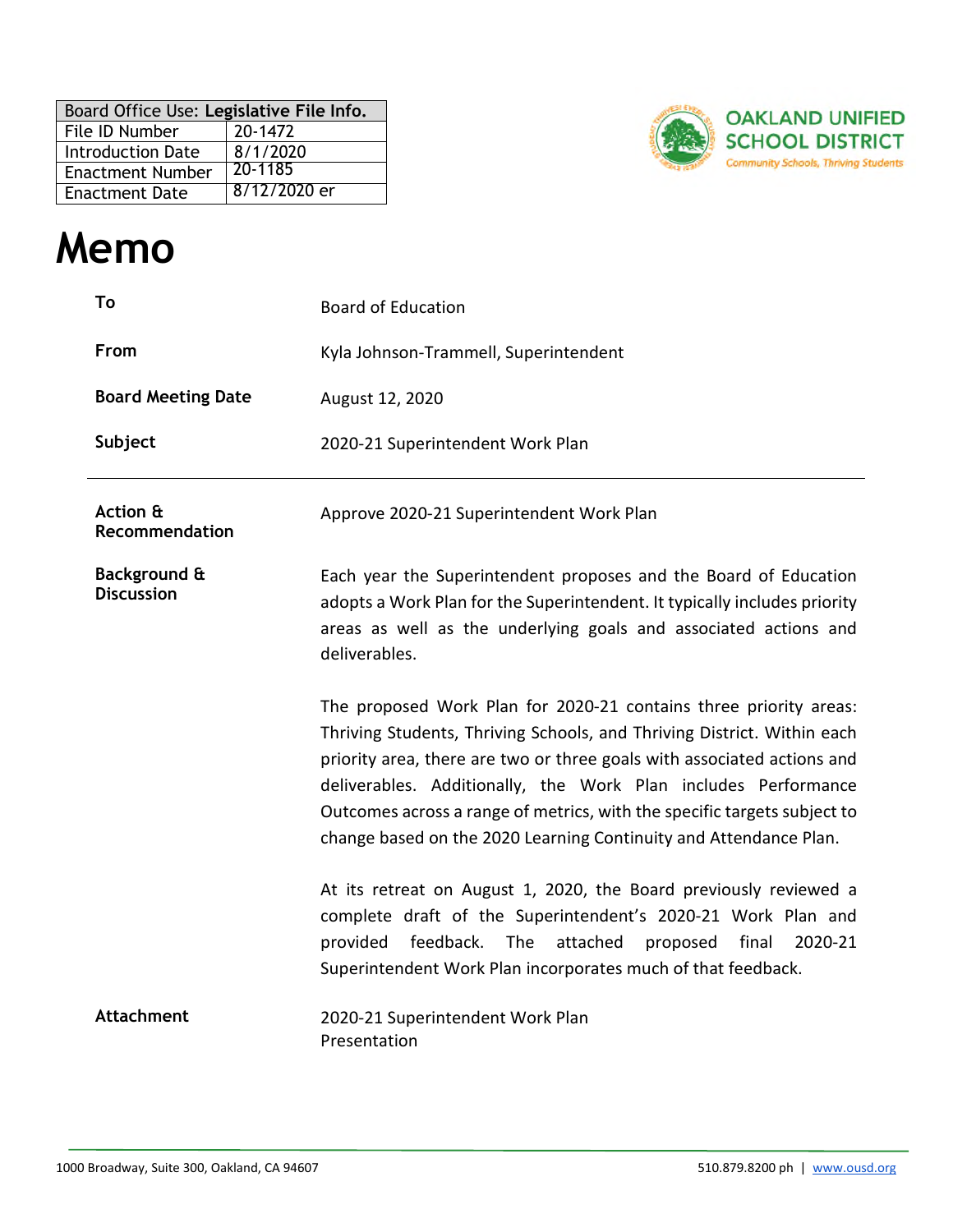

Dear Board of Education and Beloved Community,

Amidst times of great uncertainty and seemingly insurmountable challenges coming from all fronts, Oakland has never let up. From the unexpected and unprecedented impact of Covid-19, to the continued assault waged by systemic racism against Black and Brown bodies throughout this country, our resolve has been tested in ways never seen before.

Yet time and again, Oakland and our community of schools have risen together, with relentless courage, to face it all with a gritty, determined resilience to step into a better world. It is this spirit - this *will* - of the people that unites us and continues to move us forward.

The *Oakland will* is relentless, unshakeable, beautiful. It is Oakland.

And, it is this *will* that will shepherd Oakland Unified towards a future where all students, schools, and staff are thriving.

A future where students are challenged academically and personally, finding meaning and purpose in what they're learning and where their path in life may lead. A future where Oakland schools serve as models of innovation and academic excellence in the nation, providing all families - particularly those long harmed by racial injustice - with an abundance of opportunity and access to great public schools. A future where all staff have access to powerful learning and growth experiences, and continually choose Oakland schools because they are empowered, equipped and embraced inside and outside of classrooms. A future where the system emerges with a renewed vitality through and through, functioning in a way that creates and sustains the conditions where all these realities and more are possible*.* 

Dr. Kyla Johnson-Trammell **Superintendent** 

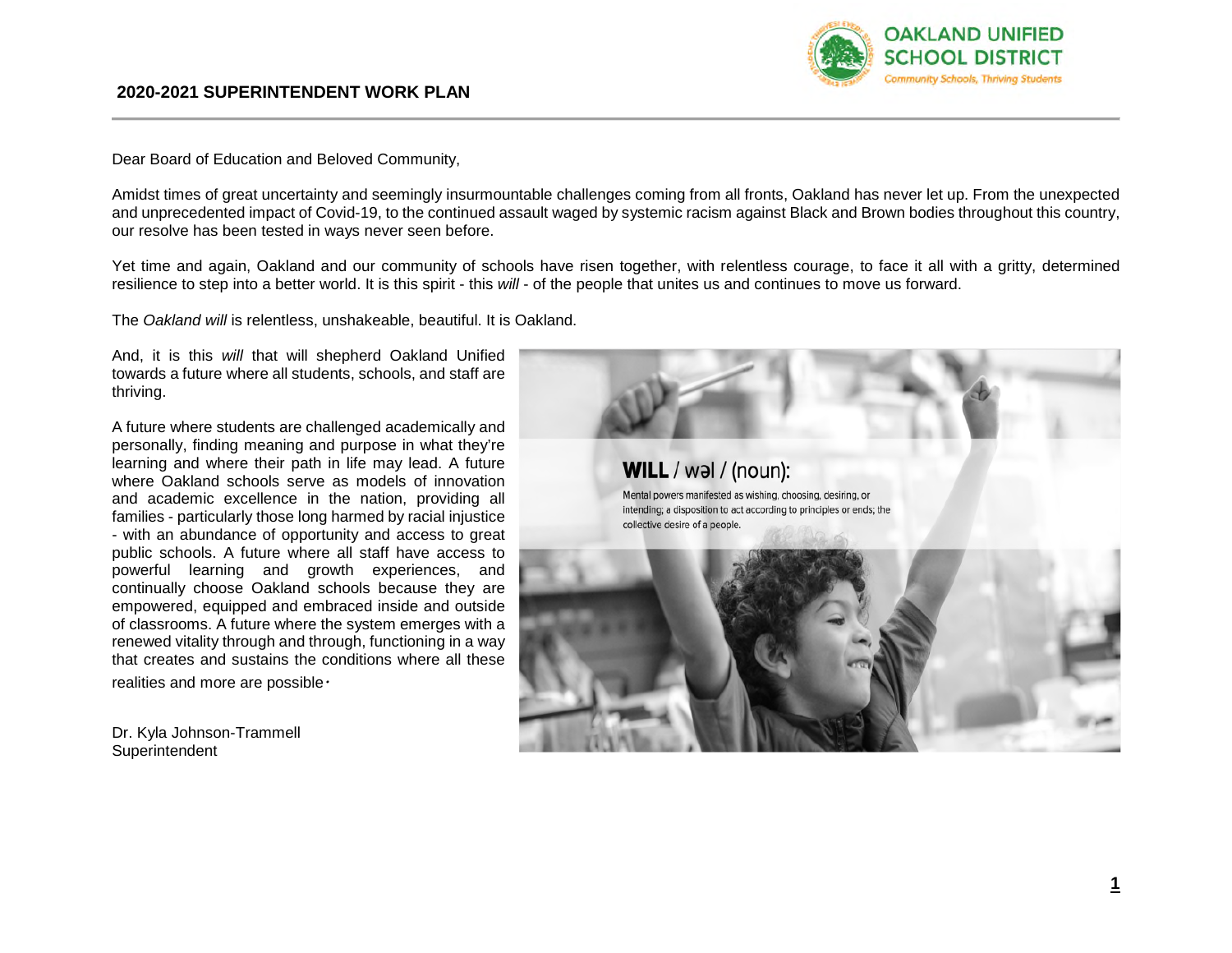

#### **Mission**

Oakland Unified School District (OUSD) will build a Full-Service Community District focused on high academic achievement while serving the whole child, eliminating inequity, and providing each child with excellent teachers, every day.

### **Vision**

All OUSD students will find joy in their academic experience while graduating with the skills to ensure they are caring, competent, fullyinformed, critical thinkers who are prepared for college, career, and community success.

## **Our Graduate Profile**

Resilient Learners | Collaborative Teammates | Community Leaders Critical Thinkers | Creative Problem Solvers

### **Our Values**

- ► **Students First:** We support students by providing multiple learning opportunities to ensure students feel respected and heard.
- ► **Equity:** We provide everyone access to what they need to be successful.
- ► **Excellence:** We hold ourselves to uncompromising standards to achieve extraordinary outcomes.
- ► **Integrity:** We are honest, trustworthy and accountable.
- ► **Cultural Responsiveness:** We resist assumptions and biases and see the gift of every student and adult.
- ► **Joy:** We seek and celebrate moments of laughter and wonder.

#### **Our Priorities**

## THRIVING STUDENTS. THRIVING SCHOOLS.THRIVING DISTRICT.

Our three priorities underscore the importance of this relationship, and the interconnectedness between our students, schools, and district. Simply said: Oakland thrives when its students thrive. Students thrive when their schools thrive. And schools thrive when their district thrives.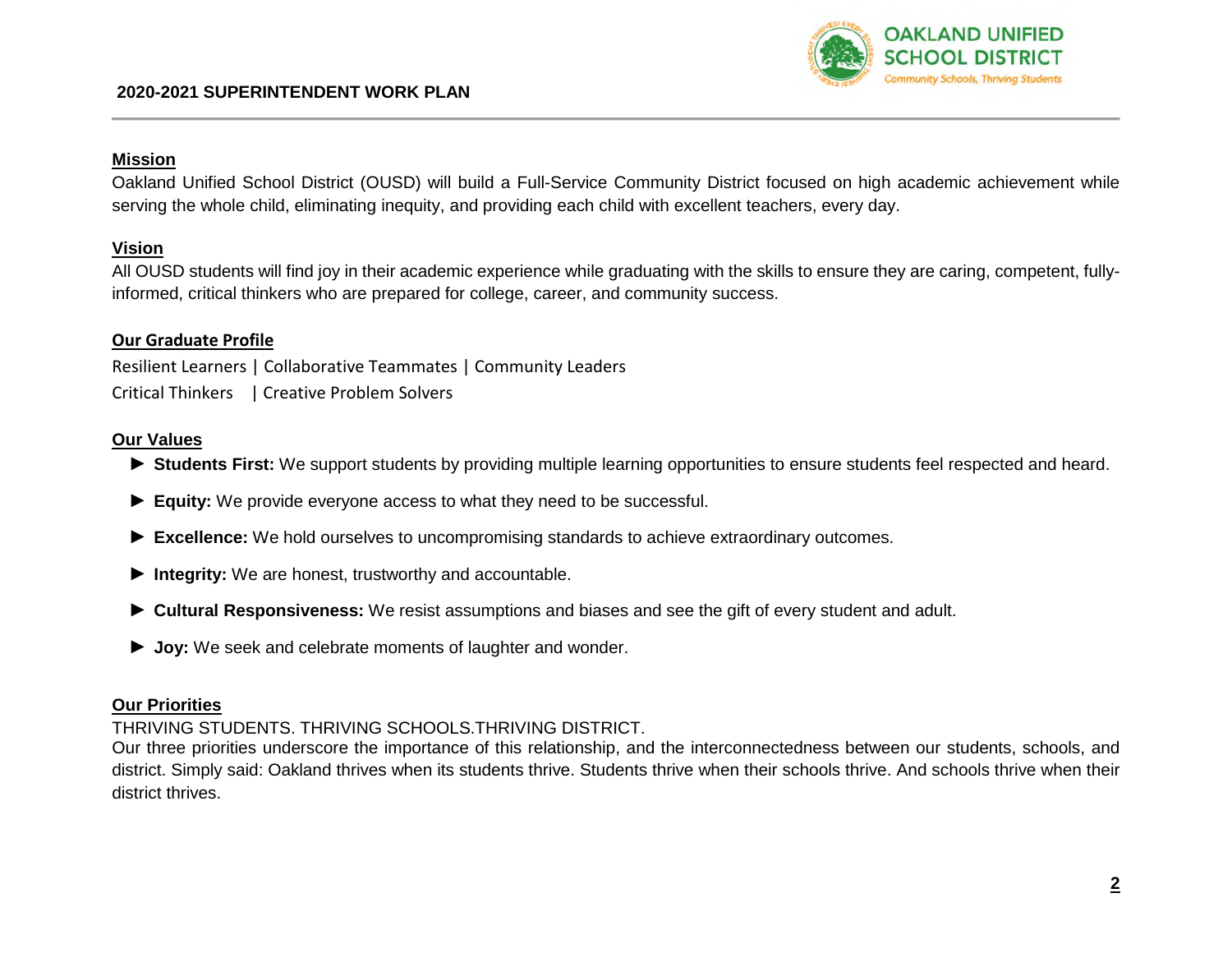

# **Performance Outcomes**

2018-19 to 2019-20 Performance Outcome Data aligned to the Local Control Accountability Plan. The performance outcome data for the 2019-20 school year accounts for the mid year closing of physical schools and the shift to online learning due to sheltering in place. \*The 2020-21 Performance Outcomes are aligned to the newly required Learning Continuity and Attendance Plan. *(Targets subject to change based on alignment to adopted 2020 Learning Continuity and Attendance Plan)* 

| Performance Outcomes Aligned to Learning Continuity and Attendance Plan                                                                                                                 | 2020-21                                                              |
|-----------------------------------------------------------------------------------------------------------------------------------------------------------------------------------------|----------------------------------------------------------------------|
| Increase the percentage of students reading at grade level in kindergarten and first grade for<br>all and targeted groups                                                               | +5 percentage points<br>(Fall 2020 to Spring 2021)                   |
| Increase growth on the annual ELPAC test and English Language Progress rates for English<br>Learners and Long-Term English Learners                                                     | +2 percentage points<br>(compare to 18-19 rates)                     |
| Increase graduation rates and A-G completion for all students & targeted subgroups                                                                                                      | +2 percentage points                                                 |
| Increase daily attendance rates of students participating in learning (evidence of participation<br>in online activities, completion of regular assignments, completion of assessments) | 95% of students participating                                        |
| Increase student & family connections with employees (evidence of engagement by<br>engagement tracker, cost team service referrals, and virtual home visit)                             | 95% of students engaged                                              |
| Increase participation and satisfaction rates in Employee Covid 19 Survey                                                                                                               | 60% participation, +10 percentage<br>points increase in satisfaction |
| Increase student access to devices and wifi for online learning                                                                                                                         | 100%                                                                 |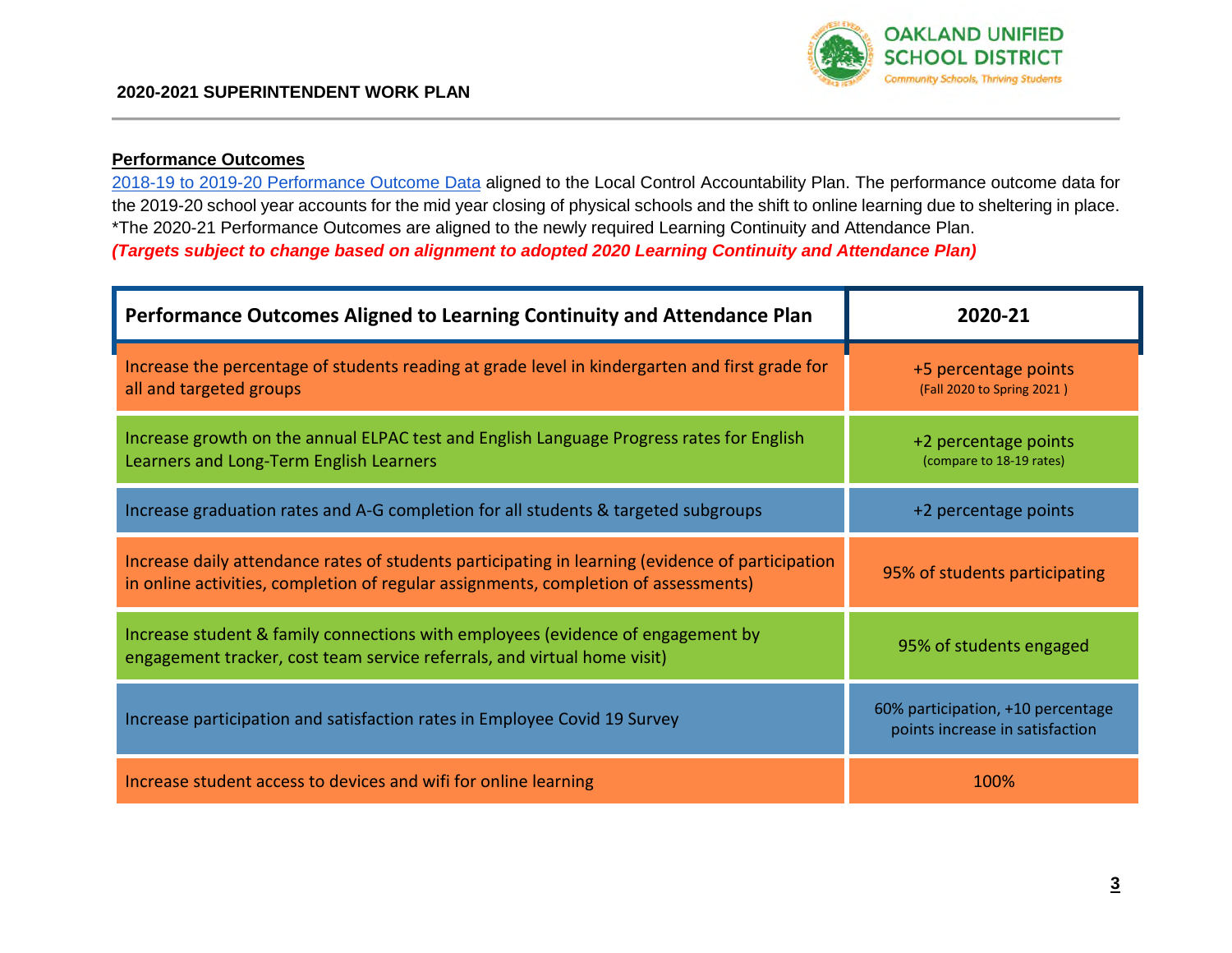

## **Priority Area #1: Thriving Students**

Our students thrive when they have purpose, when they recognize that the way things are isn't the only way they could be, and when they have been equipped through a rigorous, liberatory and anti-racist education with the knowledge, skills, and dispositions to make things better for themselves and their communities.

| <b>Priority Area #1: Thriving Students</b>                                                                      |                                                                                                                                                                                                                                                                                                                                                                                                                                                                                                                                                                                              |                                                                                                                                                                                                                     |  |  |
|-----------------------------------------------------------------------------------------------------------------|----------------------------------------------------------------------------------------------------------------------------------------------------------------------------------------------------------------------------------------------------------------------------------------------------------------------------------------------------------------------------------------------------------------------------------------------------------------------------------------------------------------------------------------------------------------------------------------------|---------------------------------------------------------------------------------------------------------------------------------------------------------------------------------------------------------------------|--|--|
| <b>Goal 1.1:</b><br>Provide high quality<br>instruction in a<br>distance learning<br>and blended<br>environment | <b>Actions for SY 20-21</b><br>We will implement the Four Building Blocks of our Instructional Focus<br><b>Plan</b> with a focus on adapting it to Distance and Blended Learning<br>We will support PreK-12 sites to create strategies that align to our<br>$\bullet$<br>Learning Continuity and Attendance Plan<br>We will engage and support all students in distance or blended learning<br>every day and ensuring that all students have a meaningful connection<br>with at least one school staff member everyday                                                                       | <b>Key Deliverables for</b><br><b>Thriving Students</b><br>Distribute devices and<br>internet access to every<br>student with a<br>demonstrated need                                                                |  |  |
| <b>Goal 1.2:</b><br>Assess and<br>address learning<br>and access gaps<br>as a result of<br>unfinished learning  | <b>Actions for SY 20-21</b><br>We will support school site COST and Attendance Team structures to<br>progress monitor: student health/wellness needs, academic needs, and<br>family needs<br>We will support students to make academic progress in blending learning<br>environments<br>We will provide learning acceleration services, including targeted<br>behavioral intervention, additional academic intervention services within<br>the school day, additional services outside of the school day, social skills<br>groups, and assistive technology or occupational therapy services | Develop a Learning<br>Continuity and<br>Attendance Plan<br>Develop a<br>Disproportionality Plan<br>Reach agreements with<br>labor partners around<br>implementation of the<br>goals for Thriving<br><b>Students</b> |  |  |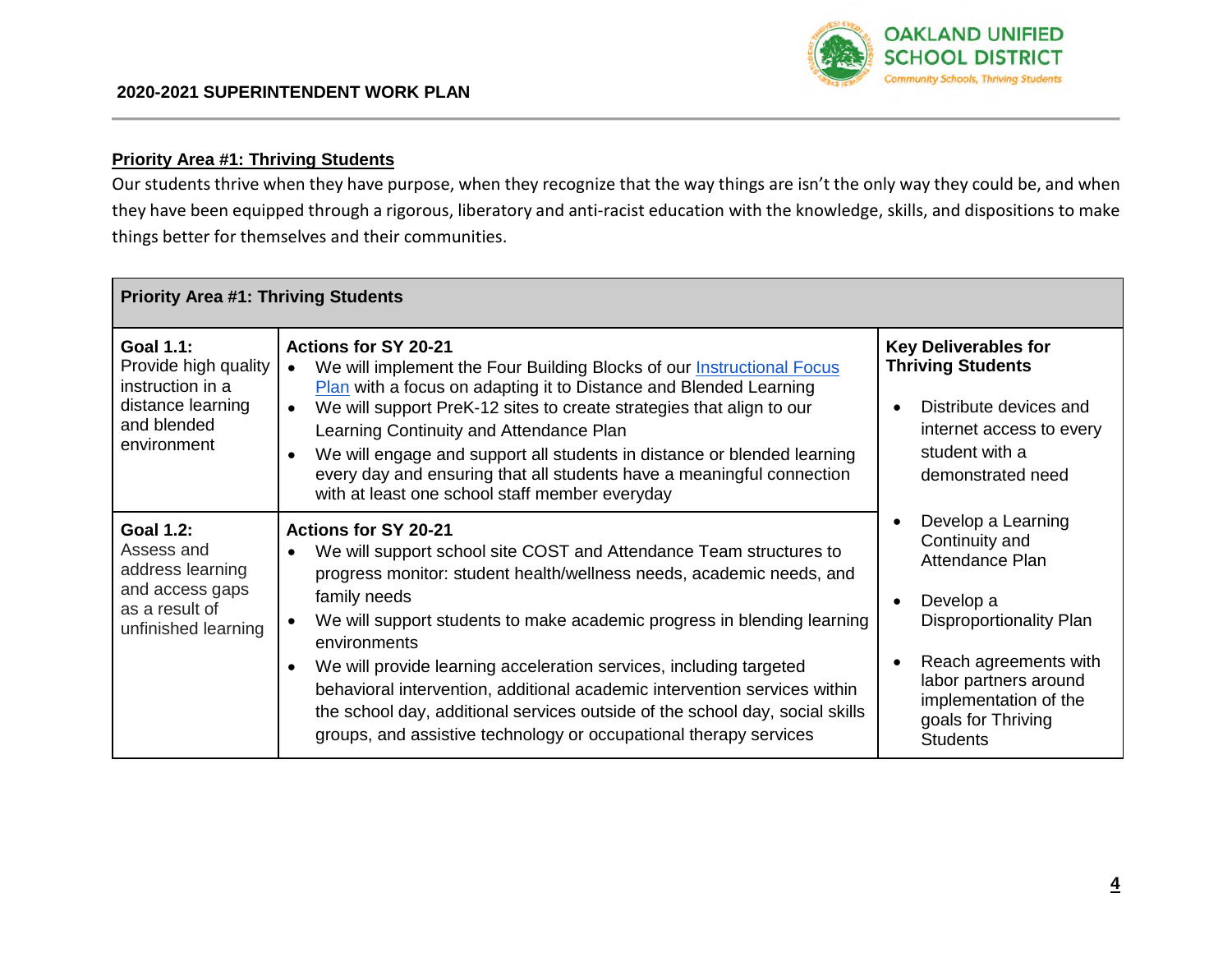

# **Priority Area #2: Thriving Schools**

Our schools thrive when spaces are safe, welcoming to all, fully utilized and beautiful, and when principals, teachers, school staff and community lead together to build authentic relationships and provide the high quality learning experiences and personalized supports that students and families want and deserve.

| <b>Priority Area #2: Thriving Schools</b>                                                                  |                                                                                                                                                                                                                                                                                                                                                                                                                                                                                                                                                                                   |                                                                                                                                                                                                                                                                                                                                                     |  |  |
|------------------------------------------------------------------------------------------------------------|-----------------------------------------------------------------------------------------------------------------------------------------------------------------------------------------------------------------------------------------------------------------------------------------------------------------------------------------------------------------------------------------------------------------------------------------------------------------------------------------------------------------------------------------------------------------------------------|-----------------------------------------------------------------------------------------------------------------------------------------------------------------------------------------------------------------------------------------------------------------------------------------------------------------------------------------------------|--|--|
| <b>Goal 2.1:</b><br>Launch the<br>reimagination of safe,<br>healthy and welcoming<br>learning environments | <b>Actions for SY 20-21</b><br>We will develop a plan for multi-year implementation of district-<br>wide anti-racist, implicit bias and racial healing training for all<br>staff and board members<br>We will establish a committee with diverse stakeholders to<br>create a District Safety Plan<br>We will partner with community-based organizations to provide<br>supports for tutoring, childcare, and other supports to serve the<br>whole child<br>We will provide personal protective equipment and COVID<br>cleaning of physical environments for any in person services | <b>Key Deliverables for Thriving</b><br><b>Schools</b><br>Develop a District Safety Plan<br>for all Schools and begin year<br>1 implementation<br>Increase participation rates in<br>the school meal program<br>(breakfast and lunch)<br>Open operations of "The<br>Center"- Central Kitchen,<br>Instructional Farm, and<br><b>Education Center</b> |  |  |
| <b>Goal 2.3:</b><br>Ensure access to high-<br>quality and nutritious<br>food throughout OUSD               | <b>Actions for SY 20-21</b><br>Serve meals to OUSD at distribution sites across the city<br>Establish a multistakeholder design team and committee to<br>develop a district safety plan                                                                                                                                                                                                                                                                                                                                                                                           |                                                                                                                                                                                                                                                                                                                                                     |  |  |